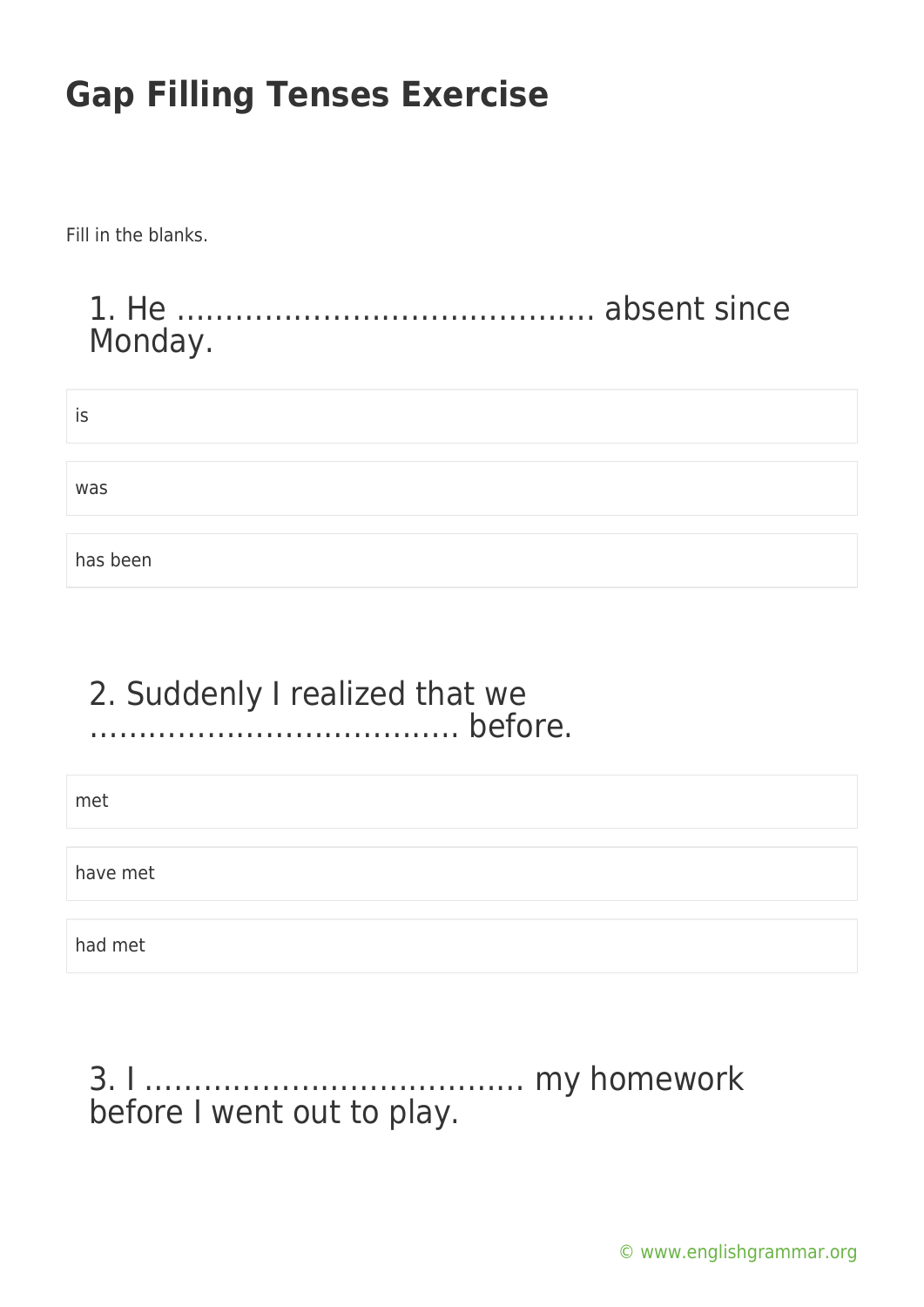Please select 2 correct answers

finished

have finished

had finished

| letter. |  |
|---------|--|

posted

has posted

had posted

### 5. The train …………………………………. before we reached the station.

was left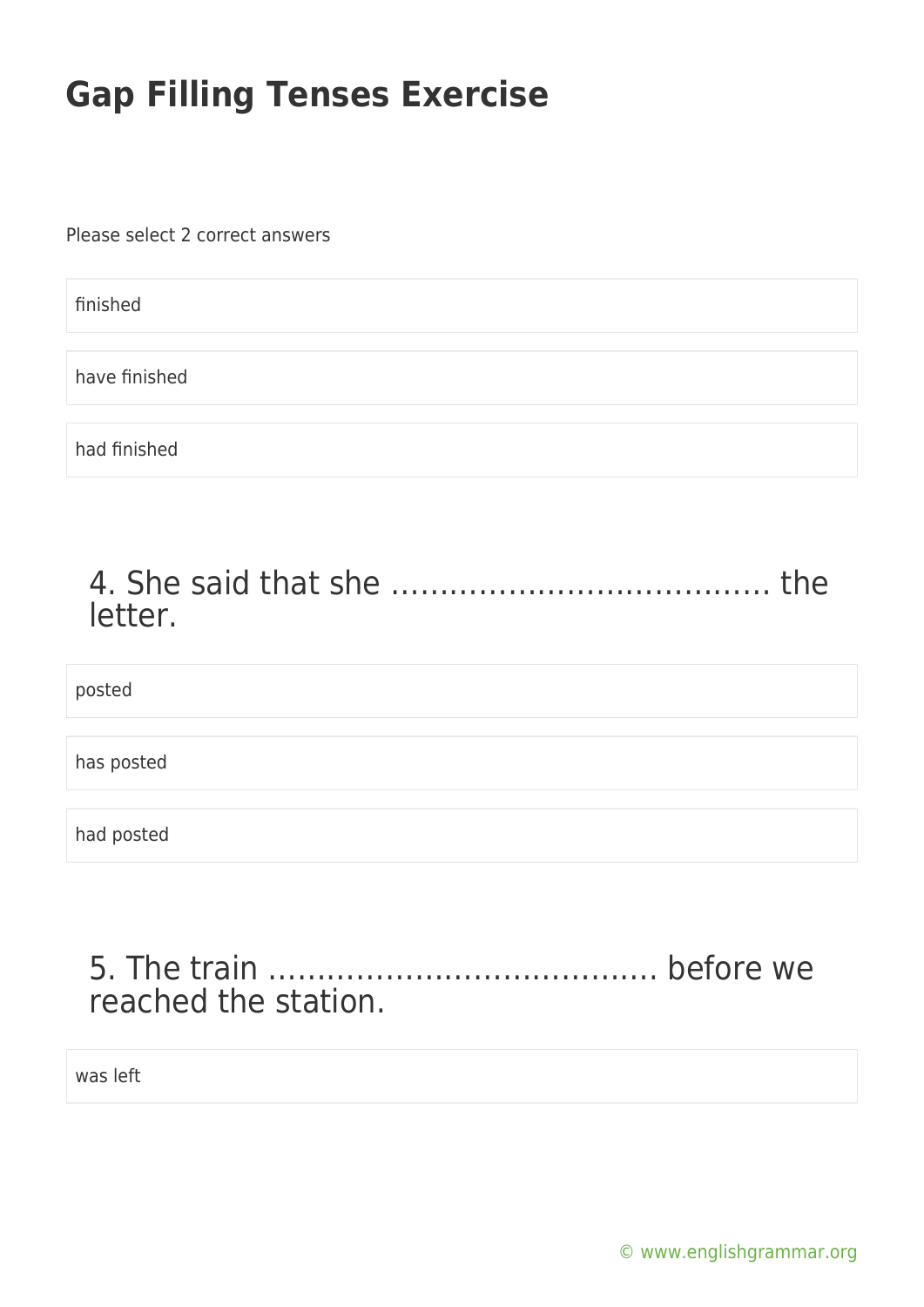has left had left

### 6. He ………………………………. the watch shortly after he …………………………….. it.

lost, had bought

had lost, bought

had lost, had bought

### 7. When I reached his house, I found that he

………………………………..

has already gone

had already gone

is already gone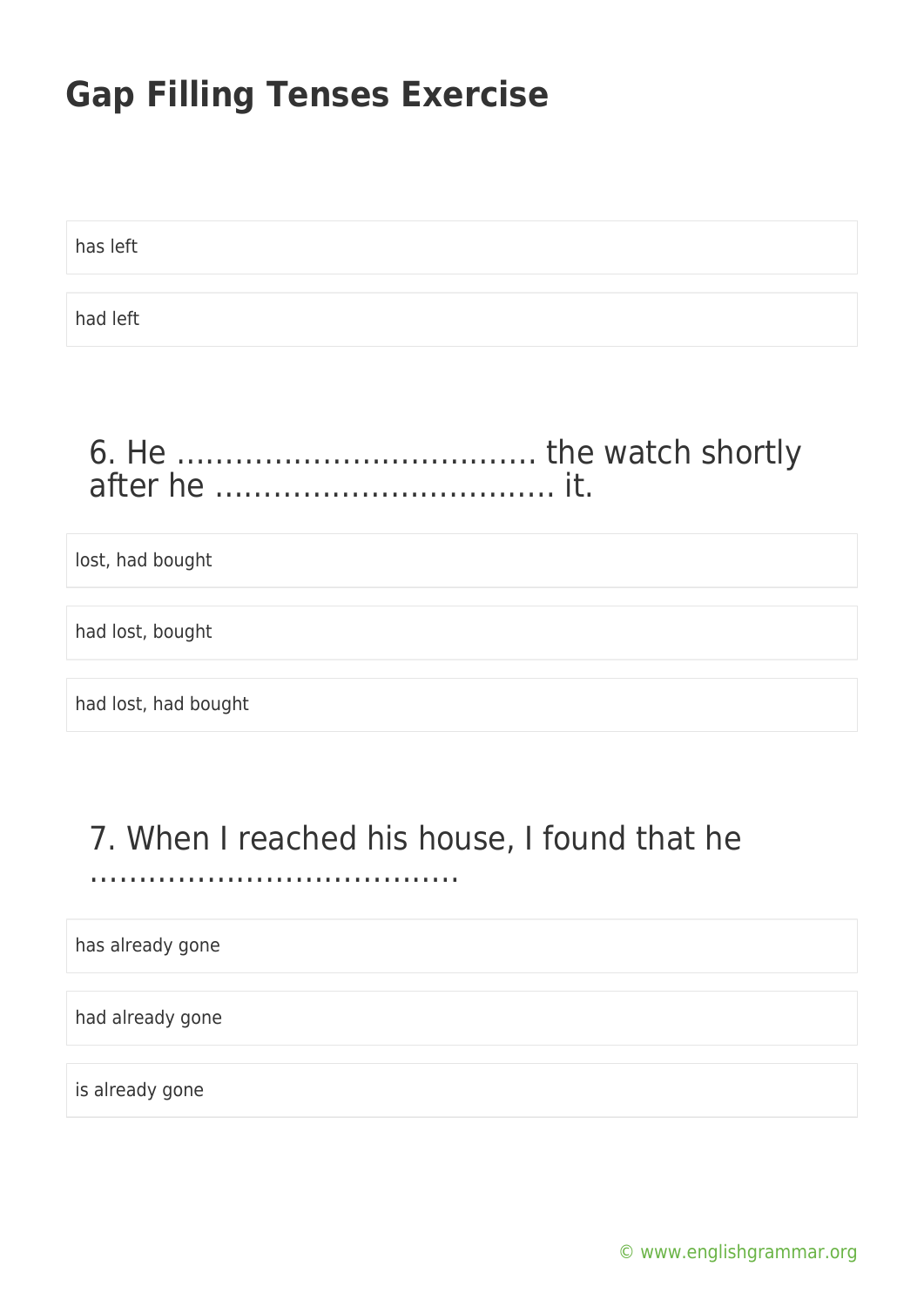#### 8. He started shouting before I …………………………… a word.

Please select 2 correct answers

| said      |  |  |
|-----------|--|--|
| had said  |  |  |
|           |  |  |
| have said |  |  |

### 9. She ……………………………… as a nurse for well over three decades.

is working

has been working

was working

#### 10. He ……………………………….. at the gate for a long time.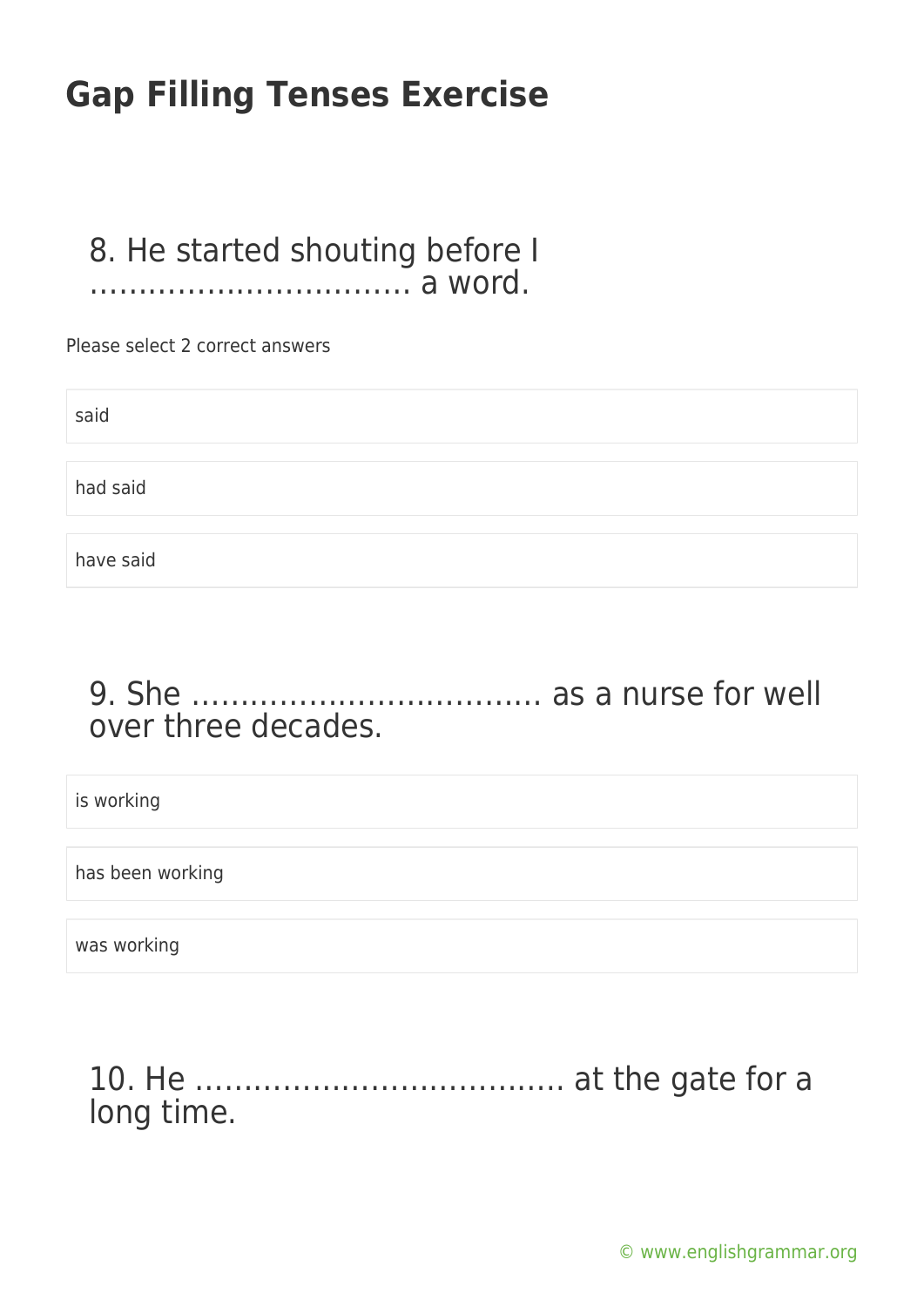is waiting was waiting has been waiting

#### 11. It ………………………………….. 40 minutes by train.

is taking

takes

was taking

### 12. I cannot let ……………………………… of him.

| go    |  |  |  |
|-------|--|--|--|
|       |  |  |  |
| to go |  |  |  |
|       |  |  |  |
| going |  |  |  |